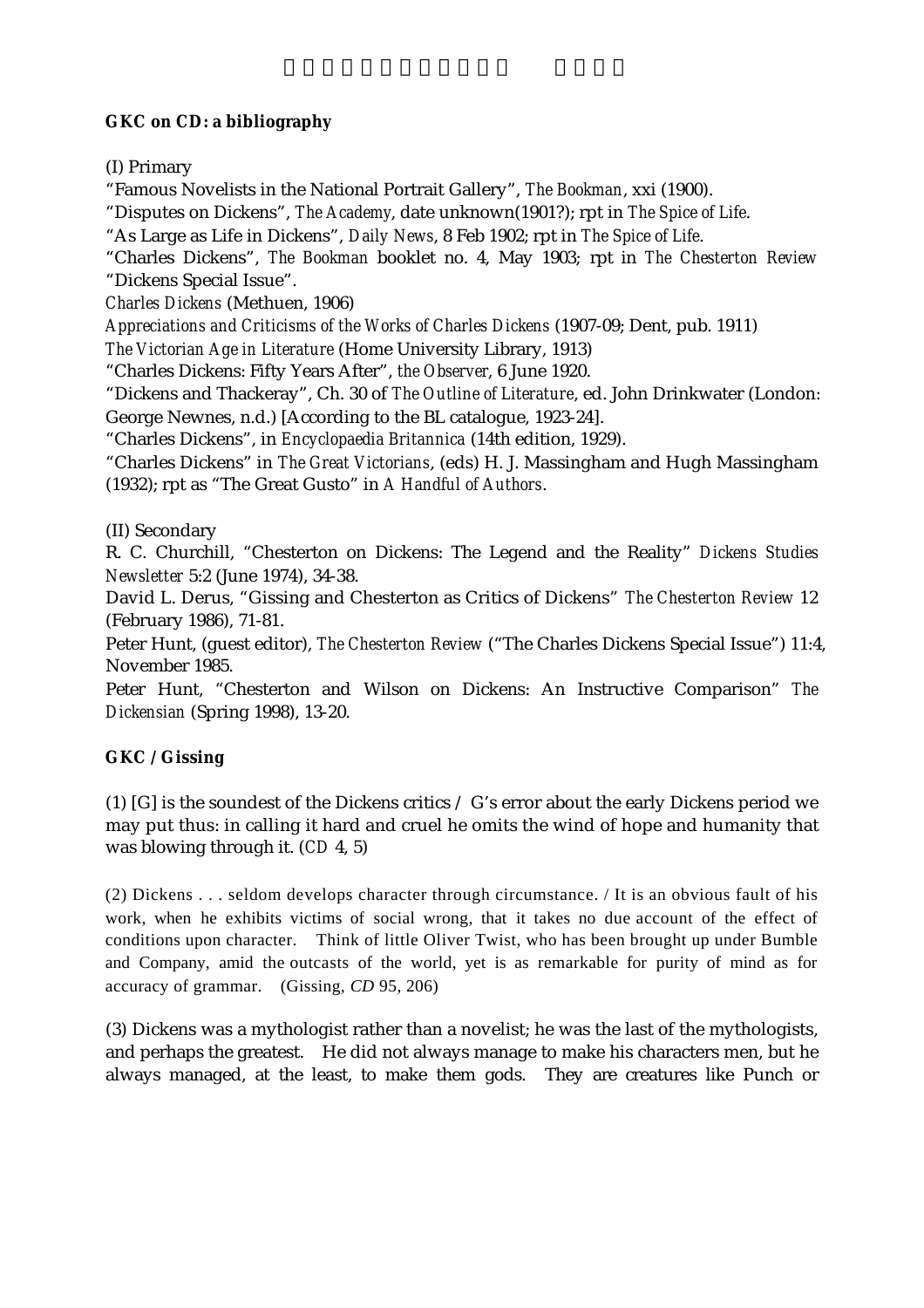Father Christmas. They live statically, in a perpetual summer of being themselves. It was not the aim of Dickens to show the effect of time and circumstance upon a character; it was not even his aim to show the effect of a character on time and circumstance. It is worth remark, in passing, that whenever he tried to describe change in a character, he made a mess of it, as in the repentance of Dombey or the apparent deterioration of Boffin. It was his aim to show character hung in a kind of happy void, in a world apart from time --yes, and essentially apart from circumstance, though the phrase may seem odd in connection with the godlike horse-play of "Pickwick". (GKC, *CD* 62-63)

(4) *LD* is at once in some ways so much more subtle and in every way so much more sad than the rest of his work that it bores Dickensians and especially pleases George Gissing. (*CD* 165)

(5) Mr. George Gissing, from the point of view of the passing intellectualism of our day, has made (among his many wise tributes to Dickens) a characteristic complaint about him. He has said that Dickens, with all his undoubted sympathy for the lower classes, never made a working man, a poor man, specifically and highly intellectual. An exception does exist, which he must at least have realised -- a wit, a diplomatist, a great philosopher. I mean, of course, Mr. Weller. Broadly, however, the accusation has a truth, though it is a truth that Mr. Gissing did not grasp in its entirety. It is not only true that Dickens seldom made a poor character what we call intellectual; it is also true that he seldom made any character what we call intellectual. Intellectualism was not at all present to his imagination. What was present to his imagination was character -- a thing which is not only more important than intellect, but is also much more entertaining.  $( \ldots )$  The whole superiority of the democracy of Dickens over the democracy of such a man as Gissing lies exactly in the fact that Gissing would have liked to prove that poor men could instruct themselves and could instruct others. It was of final importance to Dickens that poor men could amuse themselves and could amuse him. He troubled little about the mere education of that life; he declared two essential things about it -- that it was laughable, and that it was livable. The humble characters of Dickens do not amuse each other with epigrams; they amuse each other with themselves. (*CD* 181-82)

(6) In the time of the decline and death of Dickens, and even more strongly after it, there arose a school of criticism which substantially maintained that a man wrote better when he was ill. It was some such sentiment as this that made Mr. George Gissing, that able writer, come near to contending that *Little Dorrit* is Dickens's best book. It was the principle of his philosophy to maintain (I know not why) that a man was more likely to perceive the truth when in low spirits than when in high spirits. (*A & C*, Introduction, p. xix)

(7) Perhaps it was a reminiscence of that metaphorical proverb which tells us that "truth lies at the bottom of a well." Perhaps these people thought that the only way to find truth in the well was to drown oneself. But on whatever thin theoretic basis, the type and period of George Gissing did certainly consider that Dickens, so far as he went, was all the worse for the optimism of the story of Micawber; hence it is not unnatural that they should think him all the better for the comparative pessimism of the story of *Little Dorrit*.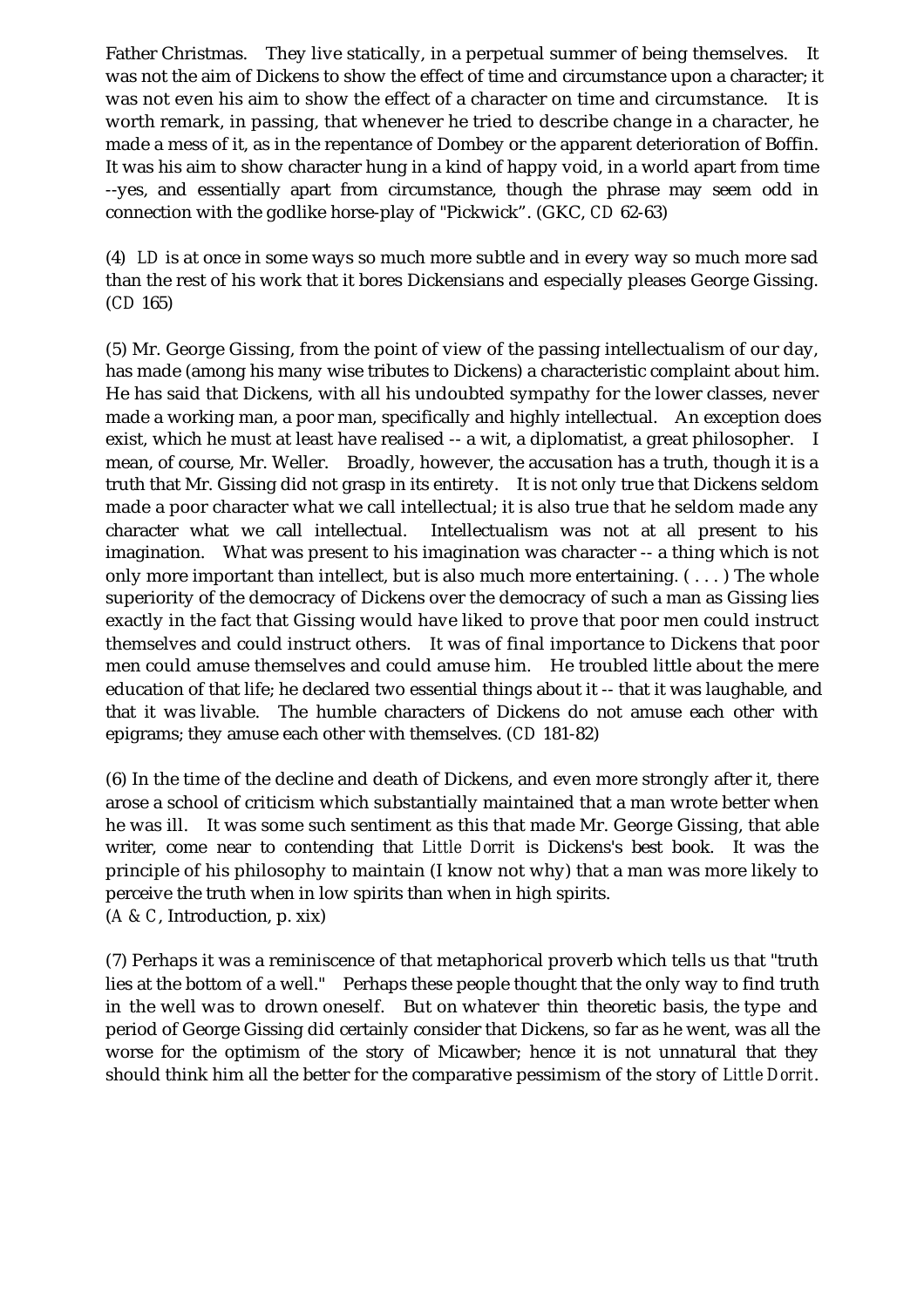The very things in the tale that would naturally displease the ordinary admirers of Dickens, are the things which would naturally please a man like George Gissing. There are many of these things, but one of them emerges preeminent and unmistakable. This is the fact that when all is said and done the main business of the story of *Little Dorrit* is to describe the victory of circumstances over a soul. The circumstances are the financial ruin and long imprisonment of Edward Dorrit; the soul is Edward Dorrit himself. Let it be granted that the circumstances are exceptional and oppressive, are denounced as exceptional and oppressive, are finally exploded and overthrown; still, they are circumstances. Let it be granted that the soul is that of a man perhaps weak in any case and retaining many merits to the last, still it is a soul.  $(\ldots)$  Let us concede then all this, and the fact remains that the study of the slow demoralisation of a man through mere misfortune was not a study congenial to Dickens, not in accordance with his original inspiration, not connected in any manner with the special thing that he had to say. In a word, the thing is not quite a part of himself; and he was not quite himself when he did it. (*A & C* 182-3)

## **GKC / Wilson**

(8) [Wilson quotes Kate's remark "my father was a wicked man" and Mamie's adoration of D's exhilarating vitality at Christmas parties.] It is Scrooge bursting in on the Cratchits. Shall we ask what Scrooge would actually be like if we were to follow him beyond the frame of the story? Unquestionably he would relapse when the merriment was over--if not while it was still going on- into moroseness, vindictiveness, suspicion. He would, that is to say, reveal himself as the victim of a manic-depressive cycle, and a very uncomfortable person.

This dualism runs all through Dickens. There has always to be a good and a bad of everything: each of the books has its counterbalancing values, and pairs of characters sometimes counterbalance each other from the cats of different books. There has to be a good manufacturer, Mr Rouncewell, and a bad manufacturer, Mr Boundaby; a bad old Jew, Fagin, and a good old Jew, Riah. . . . (*The Wound and Bow*, 1941; Farrar, Strauss, and Giroux paperback, 1978: 53)

(9) "Of all the great Victorian writers," wrote Wilson, "he was probably the most antagonistic to the Victorian Age itself." Dickens, heaven knows, is a remarkable writer, however one understands and judges him; but surely it should have been more than remarkable--it would have been incredible--that an author so antagonistic to his age should have been the age's darling for a third of a century, and then posthumously thereafter? However would he have got away with it? (. . . ) There remains more truth (if it's a less exhilarating truth) in one of House's asides, than in Wilson's pronouncement. "The voice of the Ten-Pound Householders could hardly speak more plainly," House remarks of one of Dickens's little things. (Philip Collins, "1940-1960 Enter the Professionals", *The Dickensian* Centenary Number on Dickens and Fame, May 1970, 155).

(10) The whole secret of his after-writings is sealed up in those silent years of which no written word remains. . . . Those years may have given him many moral and mental wounds, from which he never recovered. But they gave him the key of the street. (*CD* 35)

(11) This practical intensity of Dickens is worth our dwelling on, because it illustrates an elementary antithesis in his character, or what appears as an antithesis in our modern